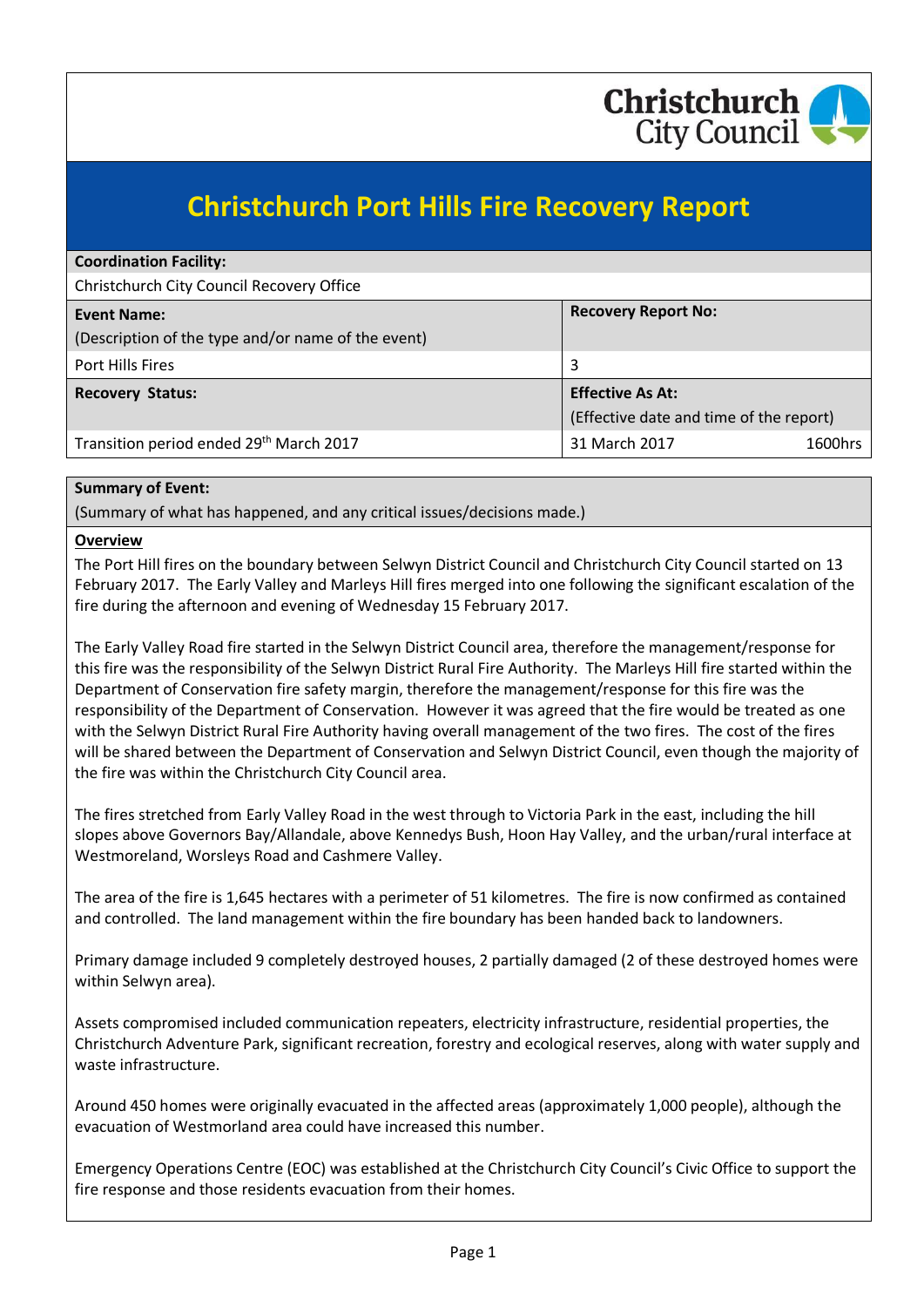A State of Emergency was declared on Tuesday 21 February and went through to Tuesday 1 March 2017.

Immediately on the expiry of the State of Emergency, a notice of a 'Local Transition Period' was put in place which was effective for 28 days, which expired on 29 March 2017.

The decision to introduce a transition period under the Act was to provide the Local Recovery Managers with the powers under the CDEM Act for directing, coordinating to require information, direct evacuation, entry on premises and places, closing roads, giving directions.

# *Recovery Manager's overview*

A single Recovery Management Team was established for Christchurch City and Selwyn District Councils. The Recovery Management Team meets twice weekly to ensure that all members are working in an informed, effective and coordinate manner.

Four Task Groups have been established (Social, Natural, Built and Economic Environments). These generally meet once per week to identify recovery issues, meet with various stakeholders and residents affected by the fire.

A key goal of the Recovery Management Team is to develop a Recovery Plan which includes the immediate, medium and long term actions that need to be addressed. The ownership of the Plan will need to transfer into business as usual tasks for those agencies responsible for addressing the particular actions.

The CCC Recovery Management office is set up on the 2<sup>nd</sup> floor of civic offices. Contact details: 941-8177, email address: [Recovery@ccc.govt.nz](mailto:Recovery@ccc.govt.nz)

This week has been dominated by a series of meetings where opportunities for the community to raise questions on a variety of issues was given. Relevant agency representatives at the meetings were able to answer the majority of the questions raised.

A full summary of questions and answers will be collated and posted onto the Port Hills website early next week: **[ccc.govt.nz/porthillsfire](http://christchurchcitycouncil.cmail20.com/t/r-l-yuzlttd-huvzokj-p/)**

# *Social Environment*

#### **Issues:**

#### **Community Recovery Meetings**

- Meetings were held this week with 4 communities (Westmoreland 27/3, Worsleys Road and Marley's Hill 28/3, Kennedys Bush 29/3, and upper section of Dyers Pass Rd 30/3) to enable people to have their questions answered about the fires and to look at moving forward at a community level.
- Ongoing liaison with people who lost their homes or with special circumstances.
- We are collating the data collected at the community meetings to feed into the Recovery Plan.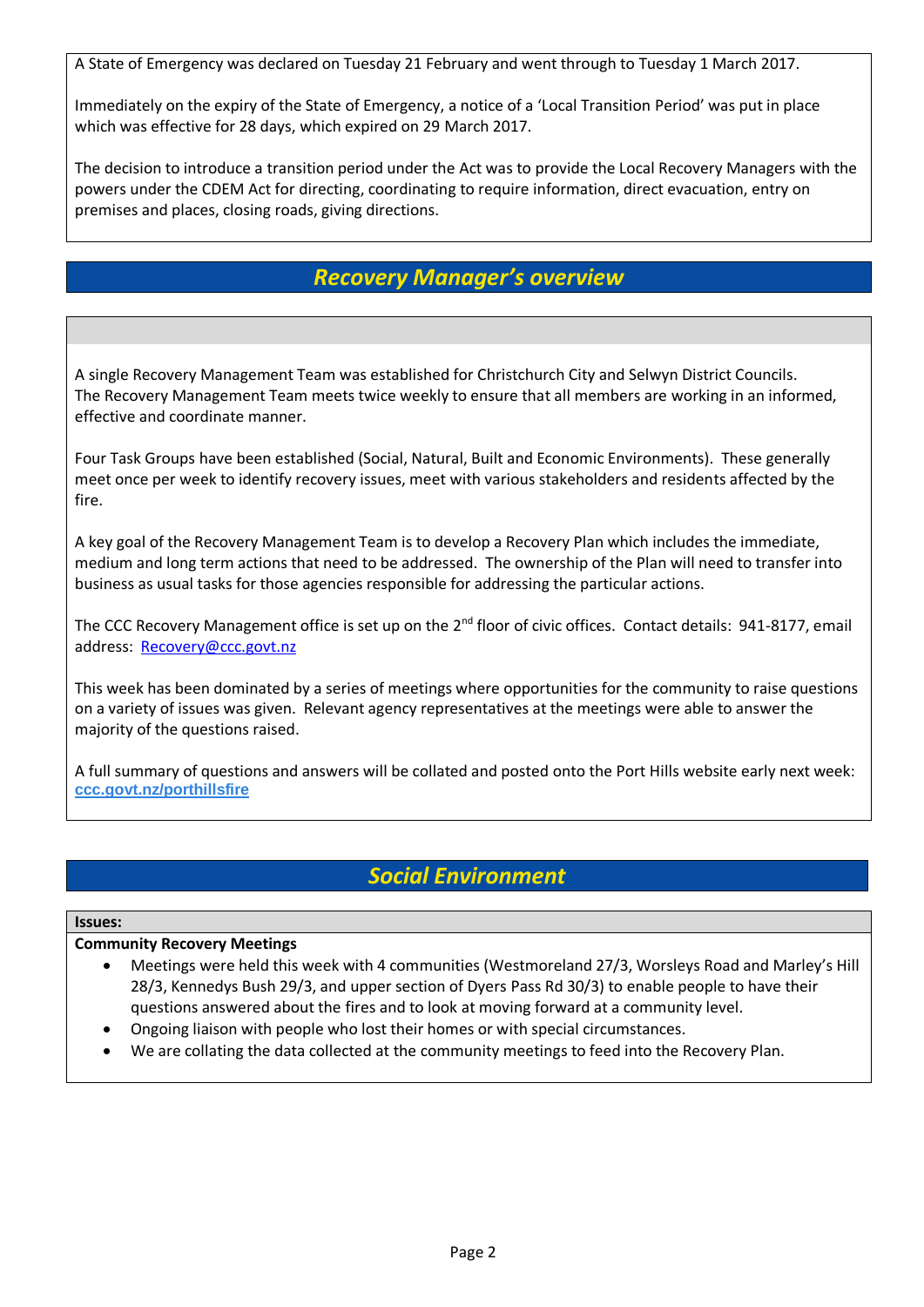### *Natural Environment*

#### **Issues:**

- ECAN preparing information on Consenting and Erosion Control for Landowners
- ECAN zone committee recognises priority for immediate steps funding to go towards fire affected properties
- Investigation for recreational link from Early Valley Road to Kennedys Bush
- Erosion control design consultants in field for planning of sediment run off mitigation
- Planning for autumn community plantings on Council land well underway

# *Built Environment*

#### **Issues:**

#### **Life lines**

#### *Roads*

- All public roads accessible with the following exception's or conditions
	- o Dyers Pass Road speed limit 50kph with no stopping for top part of route
	- o Worsley's Road fenced cordon in place on each side of Port Hills where the sealed road finishes
	- o Additional signage to restrict access to residents only to be located near 323 Worsleys Road
	- o Kennedy's Bush Road fenced cordon at each end restricting access to track, plan for the future opening of track or part of track to be established

#### *Water and Waste water services*

- Back to business as usual approach for day to day operational activities
- Engineers reviewing response to the emergency event to identify any longer term measures

#### *Other services and installations*

 Initial reports from service providers have been received, feedback will be incorporated into Recovery Action Plan

#### **Residential / Life style / Farm Properties**

- 7 properties confirmed destroyed by the fires, these families continue to be supported by welfare team, first meeting with the families held on 22nd March, continuing support provided
- Rates relief guidelines confirmed for the 7 damaged properties and any others with significant damage
- Skips continue to be provided on Worsley's Road to support clear up of green waste
- Meeting held with some of the larger land owners to identify their issues and concerns
- Work continues to be undertaken to identify help and support for property owners to help with general clearing of sites, damage to fencing , gardens etc,
- Case manager lined up to deal with resource and building consents to support rebuild of properties

#### **Natural Hazards**

- Rock fall hazard report completed for Early Valley, properties in CCC area not thought to be impacted
- Initial rock fall hazard assessments within CCC area do not indicate any immediate risks to private properties however further work required to cover off risks to roads and tracks
- Investigations on the options for the management of sedimentation control within the 5 catchment areas commenced with initial actions being identified next week